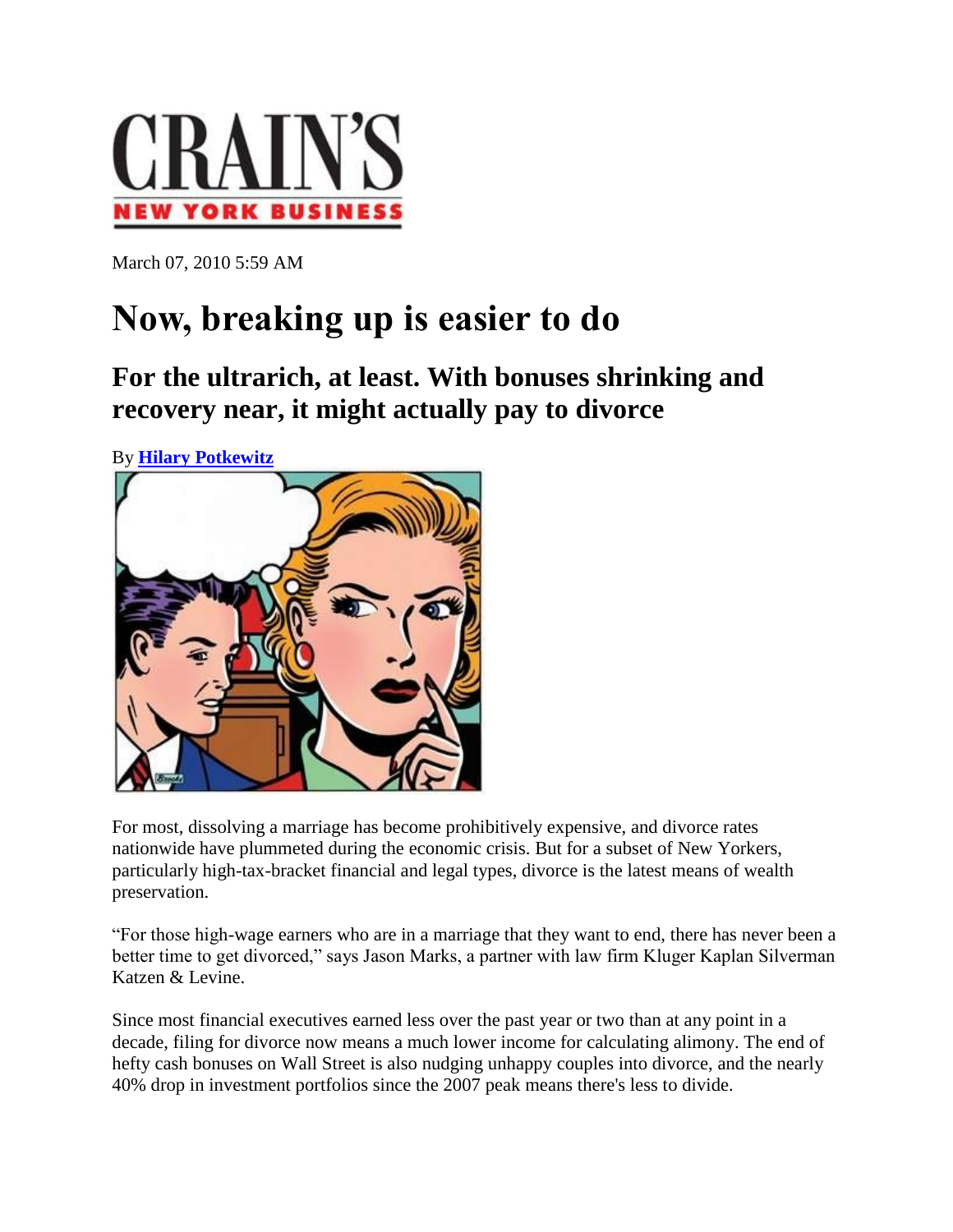## **Dollars and sense**

"Unlike stocks, when it comes to divorce, you want to buy high and sell low," Mr. Marks explains. "These are the low-earning years."

Big Apple divorce filings dropped to about 27,000 in 2009, from more than 32,000 in 2006, according to State Supreme Court data. Federal numbers show a similar trend nationwide, with divorce filings dropping more than 25% from 2006 to mid-2008.

In the first quarter of 2009, divorce work came to a virtual standstill in New York and across the United States, attorneys report. "I've been in this business 15 years, and it was the slowest I'd ever seen," says Nancy Chemtob, a partner at boutique law firm Chemtob Moss Forman & Talbert.

Many took the divorce lull as a sign that the recession was bringing people together. But that's a fairy-tale interpretation, according to family lawyers, therapists and real estate agents who've witnessed a major uptick in divorce-related work over the past few months.

"Love is not in the air," reports Sue Moss, a partner at Chemtob Moss. "Since January, it's been insane. We're the busiest we've ever been."

New York County has the highest concentration of high-net-worth divorces, according to David Aronson, a partner at Sheresky Aronson Mayefsky & Sloan, the largest stand-alone matrimonial firm in the city. About half of his clients work in finance.

## **Selling short**

The recent divorce boomlet, he explains, is being driven by what many in the business are calling "short-sellers": Spouses, usually men, who enjoy top positions at banks, hedge funds or law firms, are deciding to divorce now, just as the economy is starting to recover.

Typically, when marriages sour in the high-net-worth set, the husband wants to avoid a costly breakup, Mr. Aronson says. "Now, he's thinking, I may as well get divorced now, because half of nothing is nothing. I've made a number of fortunes in my life, and I'll make another one soon without her."

The end of the holidays often ushers in a new crop of divorces, says Lois Liberman, a partner in the matrimonial group at Blank Rome, which handles divorces for clients with assets of at least \$2 million and annual incomes of at least \$500,000.

"People think, it's a new year—why don't I get rid of my spouse?" she says. This year, her group's been "going like gangbusters." The firm has seen 25 new matrimonial cases since January, compared with just 19 new cases in all of 2009.

Looming large among her clients, she says, is the bonus factor. Public outrage last year over bank bonuses and the resulting government crackdown caused banks to pay most of their